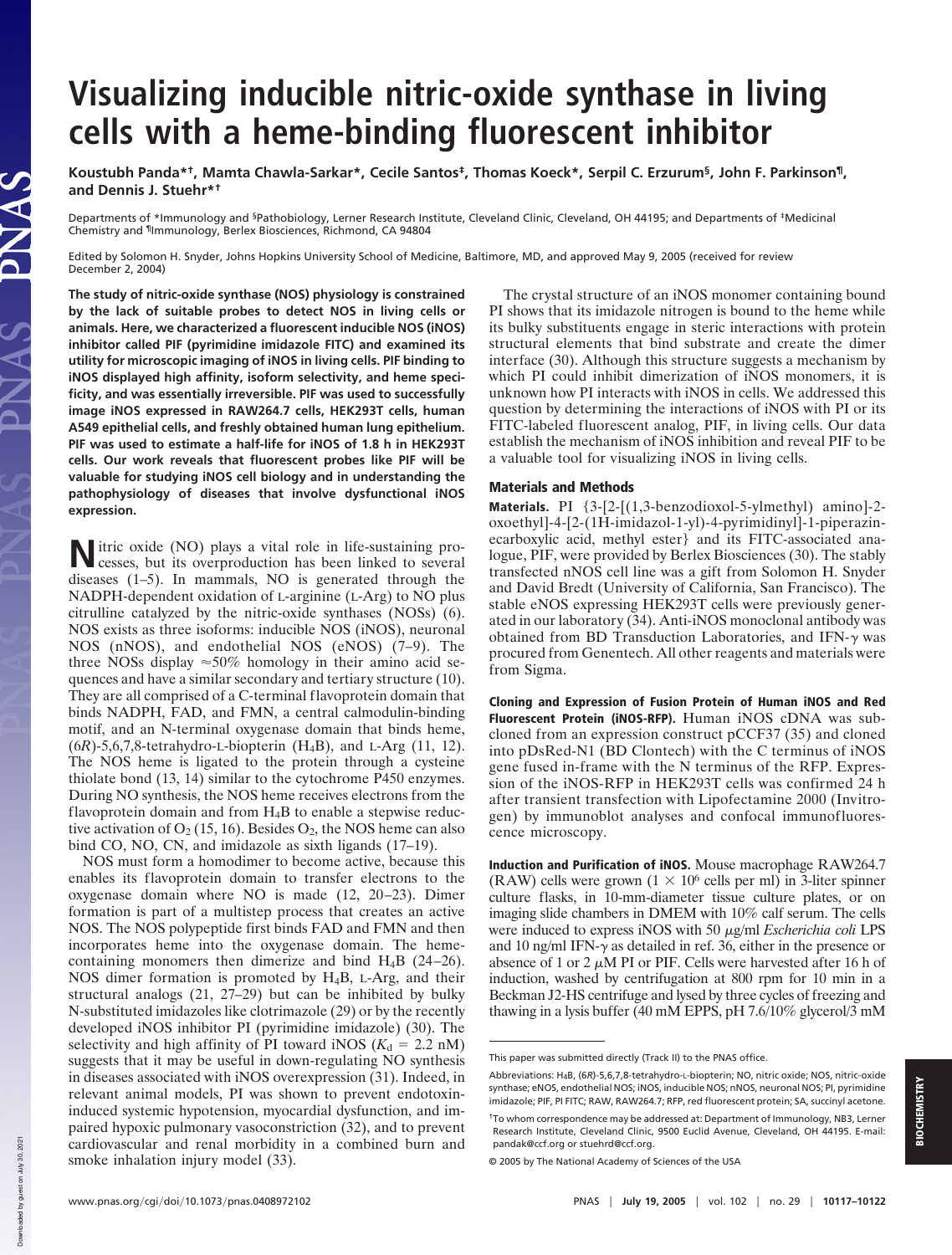

**Fig. 1.** Identification and properties of iNOS from the PI-treated RAW cells. (*A*) SDS/PAGE of the ADP-Sepharose-purified iNOS from PI-treated RAW cells (lane 1) and an authentic sample of murine iNOS standard (lane 2). (*B*) Western analysis (using an anti-iNOS antibody) of the same two samples transferred from the SDS/PAGE. (*C*) Heme staining of the same two samples. (*D* and *E*) Native gel filtration profiles of the iNOS isolated from PI-treated cells and the authentic iNOS, respectively. Results shown represent three independent experiments done under similar conditions.

DTT/100 mM NaCl/1% Nonidet P-40). The lysates were centrifuged at 20,000 rpm for 30 min in a Beckman J2-HS centrifuge and then applied to a  $2^{\prime}$ , 5'-ADP (adenosine diphosphate) affinity column. The column was washed with buffer containing 40 mM EPPS, 10% glycerol, and 3 mM DTT and iNOS-eluted by using 10 mM NADPH (37). For use as controls, mouse iNOSoxy or fulllength iNOS (iNOSFl) containing a His<sub>6</sub>-tag were overexpressed in *E. coli* and purified (37, 38).

Measurement of Cellular NO Synthesis. NO production by the macrophage cells was measured at 2-h intervals by using a colorimetric assay for nitrite plus nitrate, as described in ref. 39.

Spectral and Fluorescence Assays. UV-visible wavelength scans were recorded at room temperature on a Hitachi U-3110 spectrophotometer. For recording the spectra of CO binding to iNOS, CO was first bubbled into the protein, dithionite was added, and the protein was scanned between 300 and 700 nm. Fluorescence was measured by using a Hitachi F-2000 spectrofluorometer.

Confocal Microscopy. RAW cells were induced with LPS and IFN- $\gamma$  for 16 h in the absence or presence of 0.1–2  $\mu$ M PIF to determine the optimum level of the inhibitor required for visualizing the expressed iNOS in these cells. Finally,  $2 \mu M$  PIF (saturation was obtained at  $1 \mu M$ ) was used to visualize iNOS expression in RAW cells induced by LPS and IFN- $\gamma$ , A549 cells and NL-20 human lung epithelial cells induced by IFN- $\gamma$  (10 ng/ml), TNF- $\alpha$  (1  $\mu$ g/ml), and IL-1 $\beta$  (0.2  $\mu$ g/ml), and freshly collected human bronchial epithelial (HBE) cells. Samples were collected from healthy human subjects (40) and were immediately used for experiments. The procedure was approved by the Cleveland Clinic Foundation Institutional Review Board, and written informed consent was obtained from all donors. We also used HEK293T cells transiently transfected with plasmids coding for the RFP alone (pDsRed-N1) or coding for an iNOS-RFP fusion protein to examine colocalization of iNOS with PIF. After 4 h of transfection, fresh medium was added, and the cells were grown to  $\approx 80\%$  confluency in four-well glass cell culture slides before being treated with PIF. In some controls, the nonfluorescent inhibitor, PI, was first added, followed by the addition of PIF, 2 h before imaging. To examine the isoform specificity of PIF in living cells, we also used HEK293T cells stably transfected with plasmids coding for eNOS and nNOS. All cells were washed three times with  $1 \times$  PBS buffer and mounted in VECTA-

SHIELD containing DAPI (Vector Laboratories). This was done after a 16-h induction period for the RAW cells, a 24-h induction period for the A549 and NL-20 cells, and 24-h after transfection for the HEK293T cells. All cells (including the HBE) were treated with PIF 2 h before mounting. Images were acquired by using a Leica TCS-SP2 laser scanning spectral confocal microscope with a  $\times 63$  oil immersion objective (numerical aperture of 1.4) at zoom 2. Laser beams of wavelengths 364, 488, and 568 nm were used to excite DAPI, FITC-labeled inhibitor, and RFP or RFP-iNOS, respectively. Emission was collected at between 400 and 500 nm for DAPI, 500 and 550 nm for FITC-labeled inhibitor, and 580 and 670 nm for RFP. Excitation and emission detection for each fluor was performed sequentially to avoid cross-talk.

Immunocytochemical Imaging of iNOS. RAW cells were fixed with 4% paraformaldehyde for 20 min, followed by treatment with 0.2% Triton X-100 for 5 min. They were washed twice with  $1\times$ PBS and then incubated with anti-mouse antibody  $(0.4 \mu g/ml)$ ; BD Transduction Laboratories) for 1 h, followed by Alexa Fluor 568 goat anti-mouse secondary antibody  $(0.5 \ \mu g/ml)$ ; Molecular Probes) for 1 h. The treated cells were then washed and subjected to confocal microscopic studies as described above.

SDS/PAGE, Western Blot, and Heme Stain Analysis. Gel electrophoresis of cell lysates and affinity-purified proteins was done according to the methods of Laemmli (41). After electrophoresis, the proteins were transferred to a PVDF membrane (Millipore) and Western analysis for mouse iNOS was performed. In some cases, the proteins were subjected to SDS/PAGE in the absence of 2-mercaptoethanol and then stained for heme according to standard methods (21).

Gel Filtration Chromatography and Dimer–Monomer Content. The affinity-purified iNOS proteins were analyzed for monomer–dimer content by gel filtration chromatography as described in ref. 42.

## Results

The Cellular iNOS-Inhibitor Complex. We investigated the mechanism by which PI inhibits iNOS expressed in RAW cells treated with LPS plus IFN- $\gamma$ . Adding the inhibitor at 2  $\mu$ M almost completely prevented NO synthesis, as evidenced through nitrite and nitrate accumulation in the culture medium, but did not affect cellular expression of heme-containing iNOS (Fig. 1 *A*–*C*). The iNOS was predominantly monomeric in the inhibitor-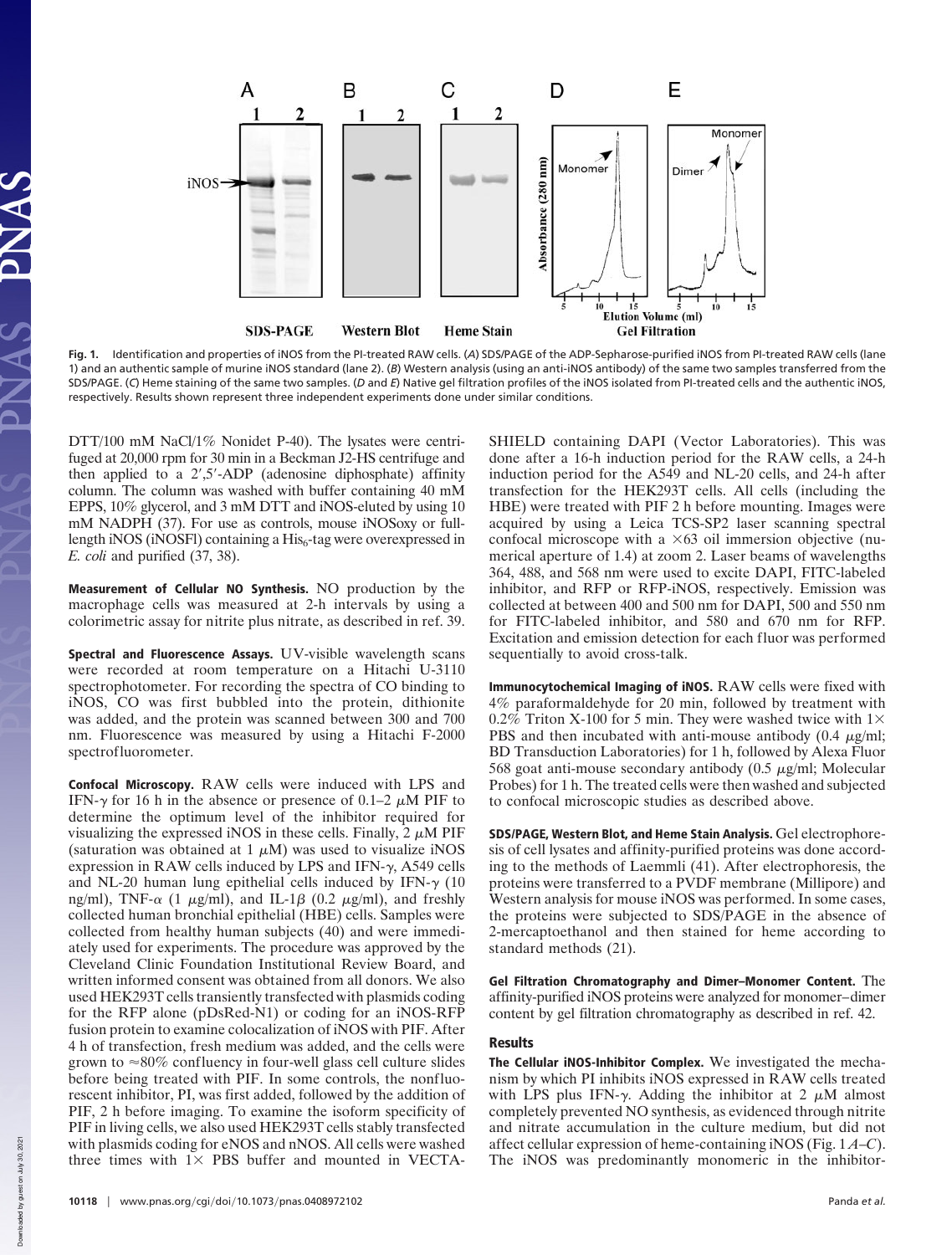

**Fig. 2.** Spectral properties of iNOS from the PI-treated RAW cells. (*A*) UV-visible spectra collected under the indicated conditions for the iNOS isolated from PI-treated RAW cells. (*B*) Spectra collected under the same conditions for a purified iNOSoxy standard that had been treated with PI. All results are representative of three independent experiments done under similar conditions.

treated cells and predominantly dimeric in the inhibitor-free cells as judged by gel-filtration chromatography (Fig. 1 *D* and *E*). When the iNOS monomer was isolated from the inhibitortreated cells by using 2',5'-ADP affinity chromatography and subject to spectral analysis, the spectrum showed that the enzyme contained inhibitor bound to its ferric heme as judged by a Soret absorbance at 427 nm (Fig. 2*A*), which is characteristic of an imidazole-bound heme-thiolate protein (29). Remarkably, the stability of the iNOS ferric heme-inhibitor complex was such that it was unable to undergo dithionite-mediated heme reduction and CO binding (Fig. 2*A*). The properties of the iNOS that we isolated from the PI-treated cells were confirmed in experiments done with purified iNOSoxy (Fig. 2*B*). Together, the results suggest a mechanism whereby the inhibitor binds to heme-containing iNOS monomers as they appear within the activated cells. Formation of the iNOS heme-inhibitor complex is essentially irreversible, consistent with an extremely slow  $k_{\text{off}}$ value estimated for the enzyme–inhibitor complex (31). This leads to a cellular accumulation of heme-containing iNOS monomers that cannot associate into active dimeric iNOS because of the tightly bound inhibitor.

Fluorescent Inhibitor Binding to iNOS. We next examined iNOS interaction with the fluorescent FITC-tagged inhibitor analog (PIF). Adding PIF to purified iNOS that was free of H4B and L-Arg caused a shift in the heme Soret absorbance peak from 414 to 427 nm (Fig. 3*A*), indicating that PIF binds to iNOS in the same manner as the PI; namely, through ligation of its imidazole nitrogen to the ferric heme iron. There was a partial quenching of PIF fluorescence when it bound to iNOS (Fig. 3*B*), consistent with its binding to the heme.

Fluorescent Imaging of iNOS in Cells. Our above results suggested that PIF could visualize iNOS in living cells. We used fluorescence confocal microscopy to explore this possibility in RAW cells induced by LPS and IFN- $\gamma$ , in A549 cells and human NL-20 lung epithelial cells induced by IFN- $\gamma$ , TNF- $\alpha$ , and IL-1 $\beta$ , and in freshly collected HBE cells. We also used HEK293T cells that were transfected to transiently express human iNOS, which in some cases was tagged at its C terminus with RFP (iNOS-RFP) for examining the specificity of PIF interaction with iNOS. All cells were prestained with a nucleus staining dye (DAPI) to help demarcate the location of the iNOS protein within the cells. Fig. 4 *A* and *B* shows fluorescent images of macrophage RAW cells that had been given PIF along with LPS and IFN- $\gamma$  to induce iNOS expression. A punctate green fluorescence is apparent in the cytosol of the washed, living cells after 16 h of induction. The fluorescence was not observed in cells that received PIF without LPS and IFN- $\gamma$  (Fig. 4*C*). Thus, the appearance of the punctate green fluorescence correlated with iNOS expression. Similarly, adding PIF enabled visualization of human iNOS expressed in the cytokine-induced A549 or NL-20 lung epithelial cell lines (Fig. 4 *D* and *E*) and in freshly collected HBE cells (Fig. 4*F*). We next added PIF to HEK293T cells that were transiently expressing the human iNOS-RFP. Fig. 4 *G*–*I* shows the same cell field as scanned for iNOS-RFP expression, for the green fluorescent



**Fig. 3.** Visible and fluorescent changes upon PIF binding to iNOS. (*A*) Light absorbance spectra of purified iNOS before and after PIF addition. (*B*) Change in PIF (0.1  $\mu$ M) fluorescence intensity upon addition of an excess iNOS protein sample (2  $\mu$ M) that either contained bound PI or was free from it. Data are representative of three independent experiments done under similar conditions.

Downloaded by guest on July 30, 2021

Down

loaded by guest on July 30, 2021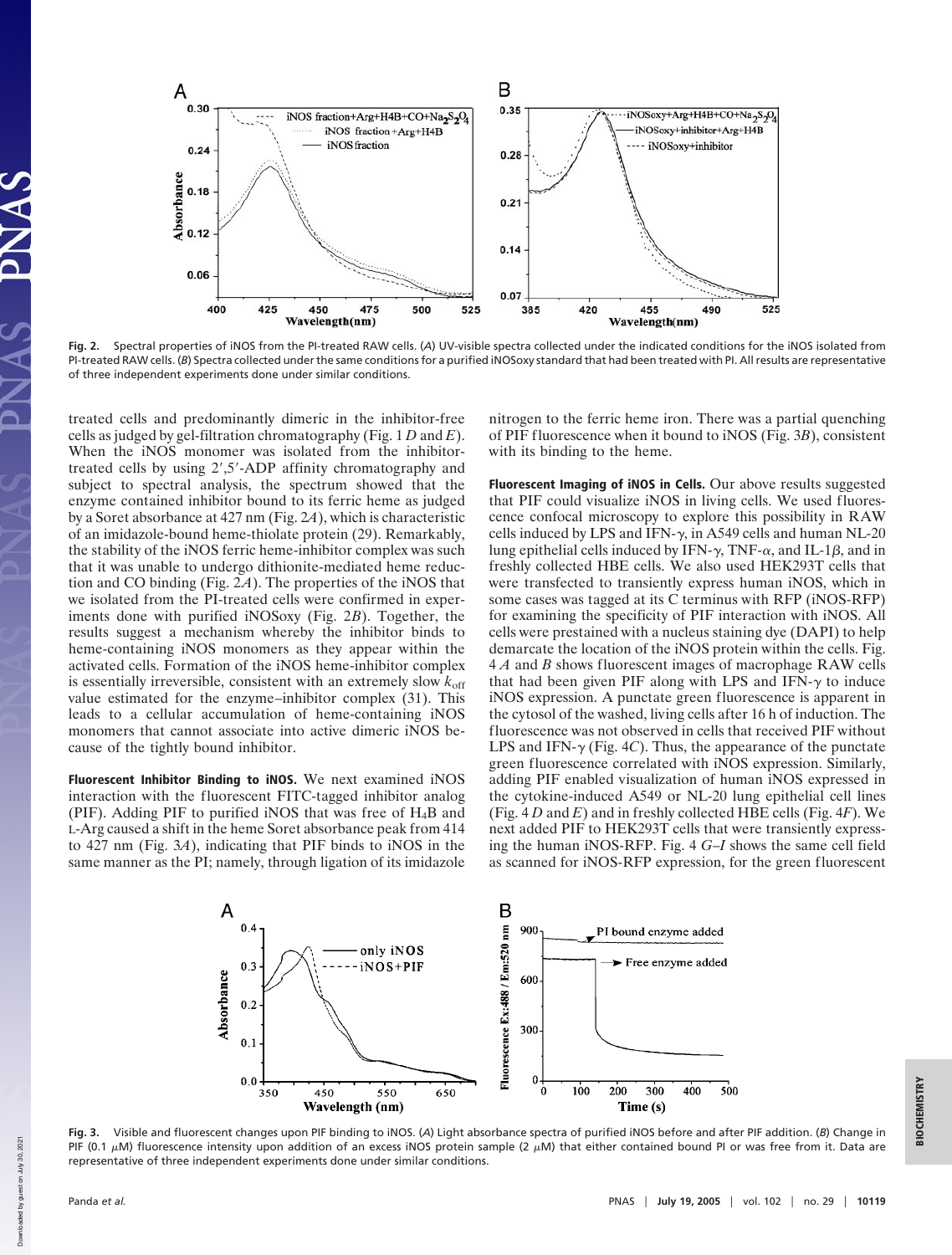

Fig. 4. Fluorescent and confocal imaging of the PIF–iNOS interaction in living cells. Various cells expressing iNOS were cultured with 2  $\mu$ M PIF, washed, and subjected to fluorescent imaging microscopy. Green, PIF; blue, nucleus-staining dye, DAPI; red, iNOS-RFP protein. (*A*) RAW cells were induced for iNOS expression with LPS (50 µg/ml) and IFN- $\gamma$  (10 ng/ml). (*B*) A ×40 image of a single cell from *A*. (*C*) PIF-treated, noninduced RAW cells. (*D* and *E*) PIF-treated human A549 and NL-20 cells that were induced for iNOS expression with IFN-γ (10 ng/ml), TNF-α (1 μg/ml), and IL-1β (0.2 μg/ml), respectively. (*F*) Freshly collected HBE cells after PIF treatment for 2 h. (*G*–*I*) HEK293T cells transfected with human-iNOS-RFP. (*G*) Red fluorescence of iNOS-RFP. (*H*) Green fluorescence of bound PIF. (*I*) Overlay of *G* and *H*. (*J*–*L*) HEK293T cells transfected with pDsRed-N1 alone, in the same presentation sequence as described for *G*–*I*. Lipofectamine-transfected cells undergoing apoptosis showed nonspecific green autofluorescence at 488 nm excitation as seen in the background of *H*, *I*,*K*, and *L*. Data shown are representative of three independent experiments done under similar conditions.

iNOS inhibitor, and a confocal overlay of these two scans, respectively. The yellow-orange spots in Fig. 4*I* indicate the colocalization of iNOS-RFP and the green PIF in these cells. We did not observe a colocalization of red and green fluorescence when HEK293T cells that were expressing RFP alone were treated with PIF (Fig. 4 *J*–*L*) or when cells expressing the iNOS-RFP had been pretreated for 8 h with the nonfluorescent inhibitor PI before the addition of PIF (data not shown). These data demonstrate specific PIF-iNOS binding in a range of cell types that are expressing iNOS naturally or in response to transfection.

We next examined whether PIF binding correlates with inhibition of iNOS activity in cells. Fig. 5 shows that PIF binding to iNOS in induced RAW cell cultures was only observed when the PIF concentration was sufficient to inhibit cellular NO synthesis. This result further demonstrates the specificity of PIF binding. We then determined the half-life of PIF-bound iNOS monomer in HEK293T cells that were transiently transfected with human iNOS and then treated with PIF and cyclohexamide (to stop further iNOS expression). Fig. 7, which is published as supporting information on the PNAS web site, summarizes the results and indicates that the half-life of the PIF-bound human iNOS monomer was 1.8 h in HEK293T cells. This value agrees with the half-life of iNOS as determined by other means (43).

We also examined the NOS isoform specificity of PIF binding. Fig. 6 *A*, *C*, and *E* shows nNOS-, eNOS-, and iNOS-expressing

cells after treatment with 1  $\mu$ M PIF for 2 h. PIF binding was observed only in cells expressing iNOS, although NOS protein expression was apparent in all cases from the respective immunostains (Fig. 6 *B*, *D*, and *F*). Treatment of cells with SA, a heme biosynthesis inhibitor, has been observed to produce heme-free NOS (25). We therefore treated RAW cells with 250  $\mu$ M SA for 48 h to deplete heme stores before inducing the cells with LPS and IFN- $\gamma$ . Fig. 6 shows that PIF binding in the SA-treated cells (*G*) was insignificant compared with its binding in induced cells that did not receive SA (*E*), despite similar iNOS protein expression (*F* and *H*). An iNOS heme-CO binding assay (P450 assay) was performed on the cell lysates to confirm that iNOS from the SA-treated cells was largely in a heme-free form (Fig. 6*I*). These experiments established that PIF binding is iNOSspecific and requires bound heme.

## **Discussion**

Mechanism of PIF Interaction with iNOS. Our previous studies with N1-substituted imidazole inhibitors of iNOS showed that they all bind to the heme in a purified iNOS monomer and form stable heme-inhibitor complexes that resist dimerization promoted by H4B and L-Arg (29). When clotrimazole (an inhibitor of this class) was added to cells expressing iNOS, it prevented iNOS dimerization and NO synthesis and resulted in an accumulation of iNOS monomers that were, in fact, heme-free (29). This finding implied that clotrimazole blocked iNOS dimerization in

Down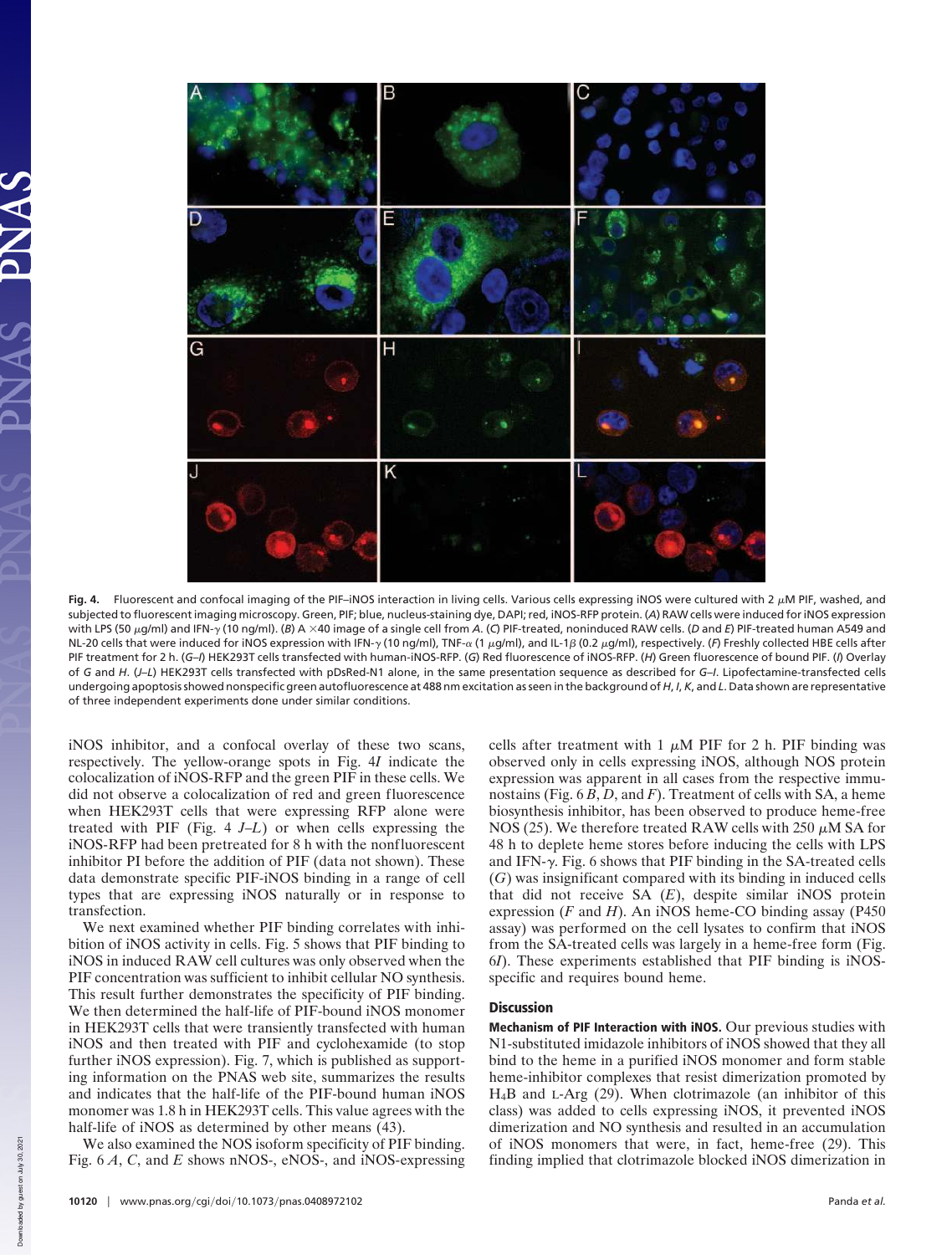

**Fig. 5.** Correlation between PIF binding and inhibition of iNOS NO synthesis activity in cells. (*Left*) RAW cells induced to express iNOS by treatment with LPS (50 μg/ml) and IFN-γ(10 ng/ml) for 16 h in the presence of the indicated concentrations of PIF. (*Right*) Nitrite plus nitrate production over 16 h by the activated RAW cell cultures as a function of PIF concentration. Data are representative of three separate experiments done under similar conditions.

cells by preventing heme incorporation into NOS. However, in our current study the iNOS monomers we isolated from PItreated cells were in the form of a iNOS heme–PI complex, suggesting distinct mechanisms of inhibition for PI versus clotrimazole. PI binds to heme-containing iNOS monomers in the cells and thus prevents their dimerization. This mechanism is supported by the crystal structure of the iNOS monomer–PI complex, which shows that portions of the PI molecule sterically interact with protein elements that help form the iNOS dimer interface (30).

Advantages of PIF Imaging of iNOS. PIF presents an effective way to visualize and target iNOS in living cells. Established immunocytochemical/histochemical (ICH) methods are generally unsuitable for use in living cells or tissues, which must be fixed and made permeable with cytocidal detergent before antibody staining. Such methods suffer from inherent constraints of epitope cross-reaction and nonspecific background interference. To visualize iNOS with PIF, one needs to simply incubate cells for 30–40 min, wash, mount, and observe with a fluorescent microscope. The short preparation time can be critical when iNOS expression is transiently stable or stops after cell harvesting. One such example is  $NOS$  expression in HBE cells, which is important in diseases like asthma and bronchitis (44). These cells showed substantial iNOS expression when freshly collected and stained with PIF in our study, whereas when the same cells are immunostained, almost no iNOS is observed. This outcome is apparently because the comparatively longer ICH procedure risks the loss of a large part of the endogenous iNOS (44). Indeed, the use of PIF obviates the need for multiple wash steps and does not require that the cells be fixed or mounted, which are typical in ICH methods and often lead to loss of weakly adherent cells. Some groups have also expressed NOS-GFP constructs to visualize NOS and study its movement in living cells (45–47). However, this method is limited to cells that are transfected with a NOS-GFP fusion gene and thus cannot address the more typical circumstances of cells expressing NOS naturally or after transfection with a NOS DNA. PIF can visualize iNOS in all of these settings. The specificity, affinity, and irreversibility of PIF binding to iNOS suggest that it could be used to sort and quantify iNOS-containing cells from mixed populations, to track expression and movement of iNOS under the microscope, and to differentiate heme-containing and hemefree forms of iNOS in cells. Moreover, it may likely enable visualization of iNOS in the whole animal, particularly in disease models that involve its dysfunction. Thus, PIF may help advance our understanding of iNOS cell biology in a broad spectrum of physiological and pathological settings.



**Fig. 6.** Isoform and heme specificity of PIF. HEK293T cells stably transfected with plasmids expressing nNOS (A) and eNOS (C) were treated with 1  $\mu$ M PIF for 2 h along with RAW cells induced to express iNOS (*E*). RAW cells were also pretreated with 250  $\mu$ M succinyl acetone (SA) for 48 h to block heme biosynthesis and thereafter treated with LPS (50  $\mu$ g/ml) and IFN- $\gamma$  (10 ng/ml) to induce iNOS expression and then treated with 1  $\mu$ M PIF for 2 h (G) as the SA-untreated RAW cells (*E*). A companion set of all of the PIF-treated cells (*A*, *C*, *E*, and *G*) were immunostained with respective NOS immunofluorescent antibodies after fixing (*B*, *D*, *F*, and *H*). (*I*) Aliquots of cell lysate from both SA-treated and untreated cells containing equivalent protein were reduced with dithionite, given CO, and scanned in a spectrophotometer. The peak at 444 nm indicates the concentration of iNOS heme in each cell lysate. Data shown are representative of three independent experiments done under similar conditions.

Downloaded by guest on July 30, 2021

loaded by guest on July 30,

Down

2021